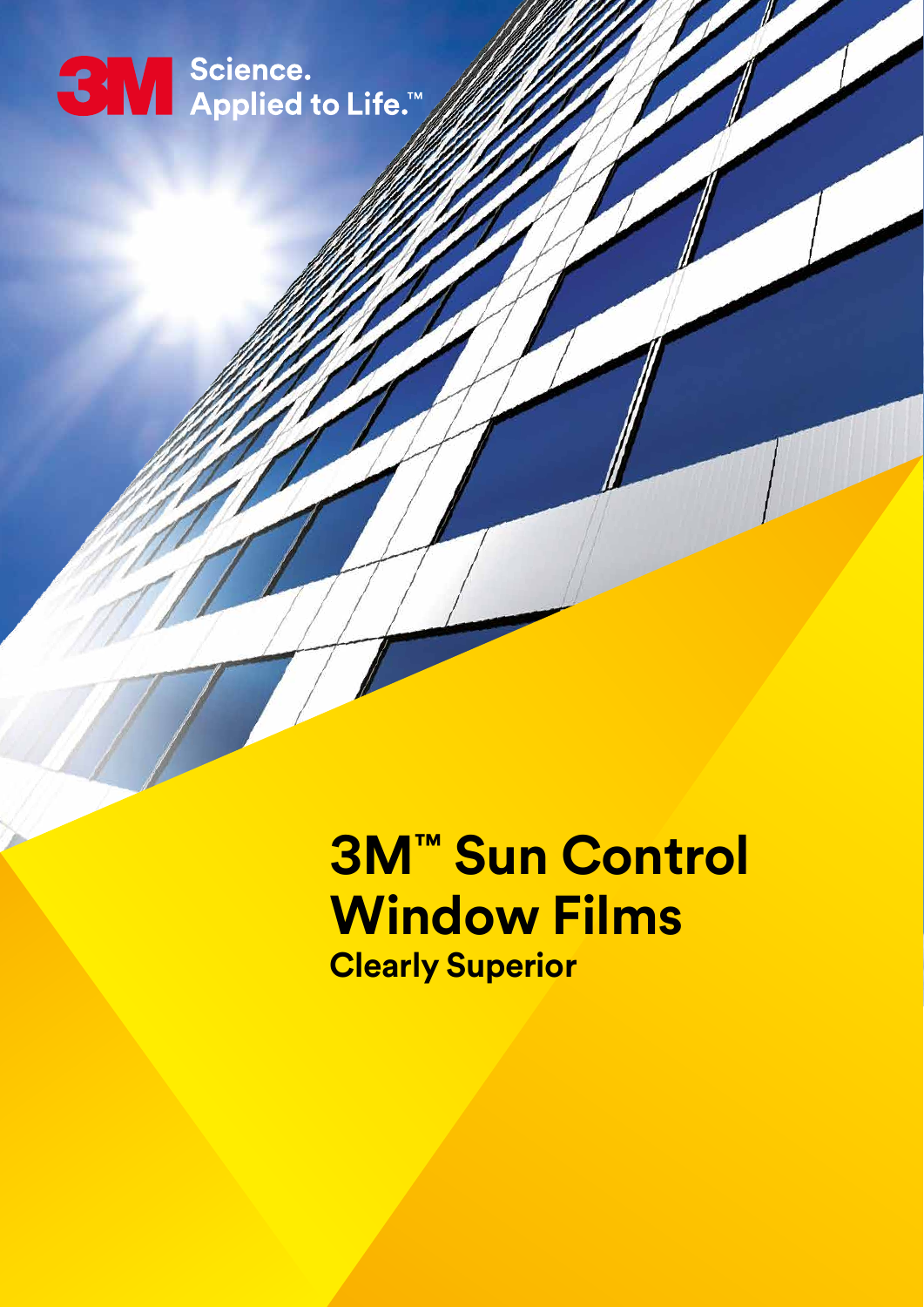## **3M™ Sun Control Films. Heritage. Technology. Warranty.**

**At 3M, we believe that science is just science until you apply it to life and use it to improve the world. We use science every day to improve lives and solve problems. We have 46 core technology platforms which range from adhesives and films to micro replication, abrasives and advanced materials.** 

Our teams have the ability and competence to combine and mix these core technologies in creative ways, to create new products that exactly meet the needs of many customers around the world.

Besides the fact that 3M invented the first reflective window film in 1966, people and businesses all over the world have been trusting in 3M's heritage of window films for decades. In 1998, the first multilayer window film was invented by 3M.

In 2006, with the introduction of the first selective reflecting film, our technology reached new levels applying a co-extrusion manufacturing process. 3M window films combine multiple key technologies including films, adhesives, coating and nanotechnology.

Window films provide various advantages and add many benefits to existing building glazing. From superior heat rejection to maximum protection against fading, from the highest level of work

place comfort to unlimited opportunities for energy savings, 3M window films protect corporate offices, public buildings, transportation infrastructure and hospitals. World class films for world class buildings.

Finally the 3M warranty makes the difference. Knowing that a good product is nothing without the right application, 3M has a network of partners we trust. These installers will ensure that the film will be installed to our standards and to your full satisfaction.



Reduce the heat inside your building

Reduce the need for air conditioning (prolong HVAC life)

#### **Reduce your energy bill**

Improve occupant comfort

Improve productivity

Increase profit

Reduce buildings  $CO<sub>2</sub>$  footprint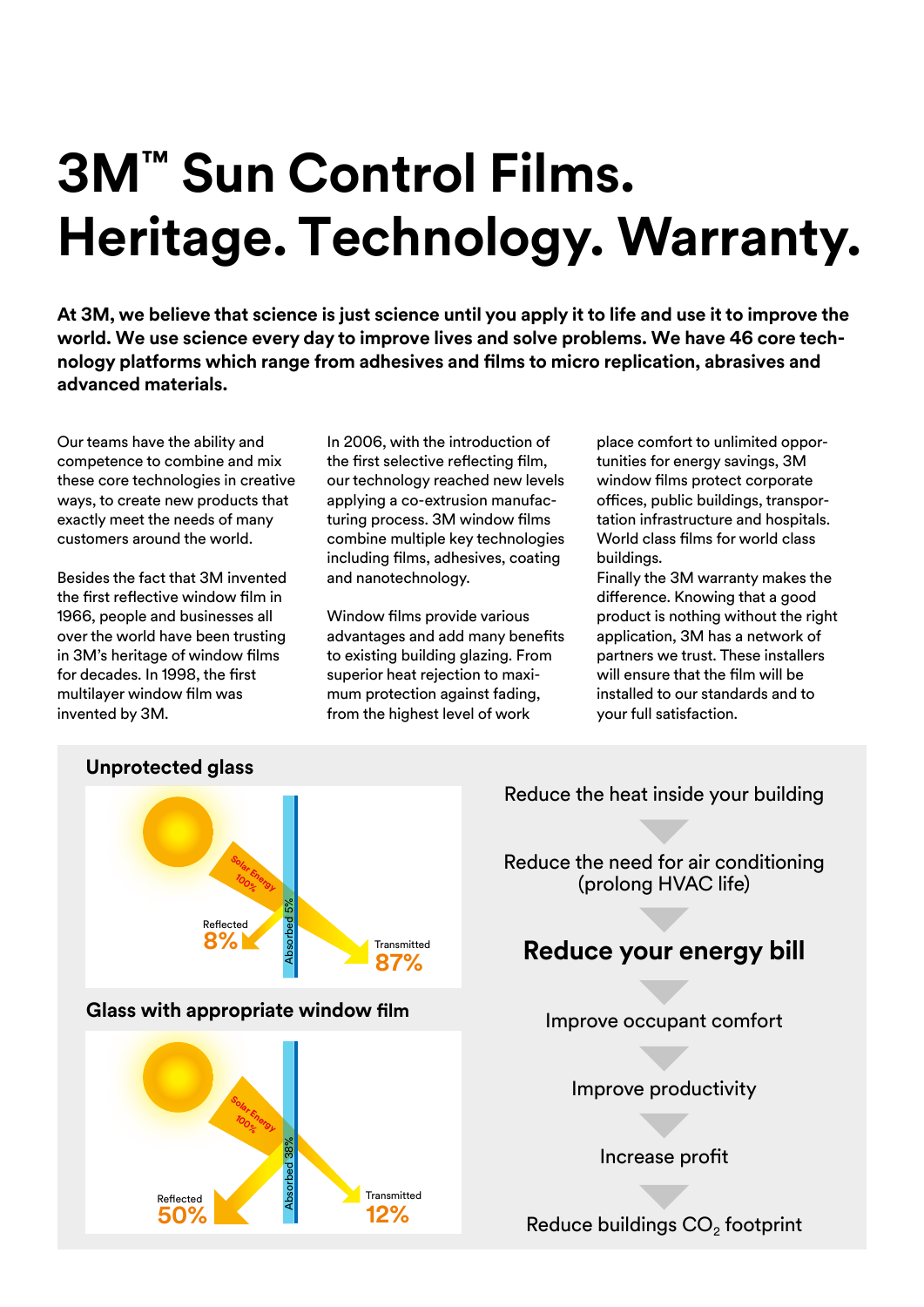### **Tested and re-tested.**

**All 3M window films have been tested and re-tested according to European and international standards as appropriate, including :**

#### **EN 410**

Determination of luminous and solar characteristics of glazing.

**EN 12898**  Determination of the emissivity.

**EN 15752-1 and EN 15755-1**  Durability and performance testing of polymeric films and polymeric filmed glass.



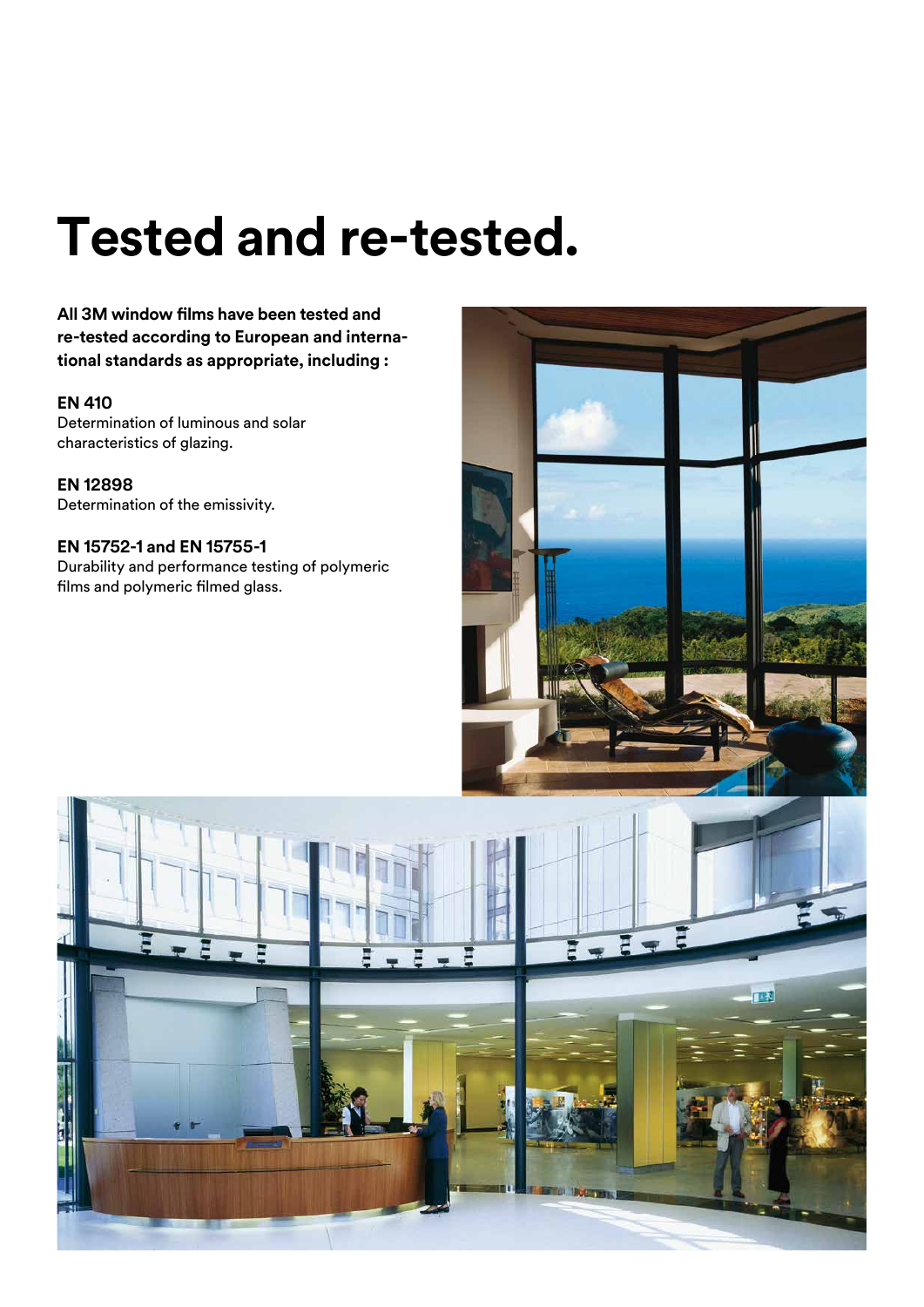## **Film Properties.**

| <b>Product</b>            | <b>Application</b> | <b>Total Solar</b><br><b>Energy Rejected</b> | <b>Visible Light</b><br><b>Transmission</b> | <b>Visible</b><br><b>Reflection INT</b> | <b>Visible</b><br><b>Reflection EXT</b> | <b>G-value</b> | <b>Heat Gain</b><br><b>Reduction</b> | <b>UV Block</b> |
|---------------------------|--------------------|----------------------------------------------|---------------------------------------------|-----------------------------------------|-----------------------------------------|----------------|--------------------------------------|-----------------|
| Prestige                  |                    |                                              |                                             |                                         |                                         |                |                                      |                 |
| Prestige 20 Ext.          | Exterior           | 76%                                          | 18%                                         | 12%                                     | 6%                                      | 0,24           | 66%                                  | 99,9%           |
| Prestige 40 Ext.          | Exterior           | 71%                                          | 37%                                         | 7%                                      | 13%                                     | 0,29           | 59%                                  | 99,9%           |
| Prestige 70 Ext.          | Exterior           | 61%                                          | 63%                                         | 12%                                     | 14%                                     | 0,39           | 45%                                  | 99,9%           |
| Prestige 90 Ext.          | Exterior           | 45%                                          | 78%                                         | 15%                                     | 16%                                     | 0,56           | 21%                                  | 99,9%           |
| Prestige 70               | Interior           | 44%                                          | 62%                                         | 15%                                     | 13%                                     | 0,56           | 21%                                  | 99,9%           |
| <b>Night Vision</b>       |                    |                                              |                                             |                                         |                                         |                |                                      |                 |
| Night Vision 15           | Interior           | 60%                                          | 14%                                         | 11%                                     | 39%                                     | 0,40           | 43%                                  | 99%             |
| Night Vision 25           | Interior           | 51%                                          | 22%                                         | 8%                                      | 24%                                     | 0,49           | 29%                                  | 99%             |
| Night Vision 35           | Interior           | 45%                                          | 32%                                         | 8%                                      | 19%                                     | 0,55           | 21%                                  | 99%             |
| Neutral                   |                    |                                              |                                             |                                         |                                         |                |                                      |                 |
| Neutral 35 Ext.           | Exterior           | 62%                                          | 36%                                         | 18%                                     | 19%                                     | 0,39           | 45%                                  | 99%             |
| Neutral 35                | Interior           | 49%                                          | 32%                                         | 19%                                     | 24%                                     | 0,51           | 27%                                  | 99%             |
| Neutral 70                | Interior           | 36%                                          | 62%                                         | 12%                                     | 16%                                     | 0,64           | 8%                                   | 99%             |
| <b>Traditional Series</b> |                    |                                              |                                             |                                         |                                         |                |                                      |                 |
| Nickel 50                 | Interior           | 52%                                          | 45%                                         | 25%                                     | 28%                                     | 0,48           | 31%                                  | 99%             |
| Silver 15 Ext.            | Exterior           | 86%                                          | 15%                                         | 53%                                     | 59%                                     | 0,14           | 80%                                  | 99%             |
| Silver 35 Ext.            | Exterior           | 72%                                          | 33%                                         | 33%                                     | 36%                                     | 0,28           | 60%                                  | 99%             |
| Silver 20                 | Interior           | 67%                                          | 15%                                         | 58%                                     | 55%                                     | 0,33           | 53%                                  | 99%             |
| Silver 15 Plastic         | Interior           | 83%                                          | 15%                                         | n/a                                     | 61%                                     | 0,14           | 79%                                  | 99%             |

All values for double pane, 6mm, clear glass. Silver 15 Plastic: Film type on clear PC

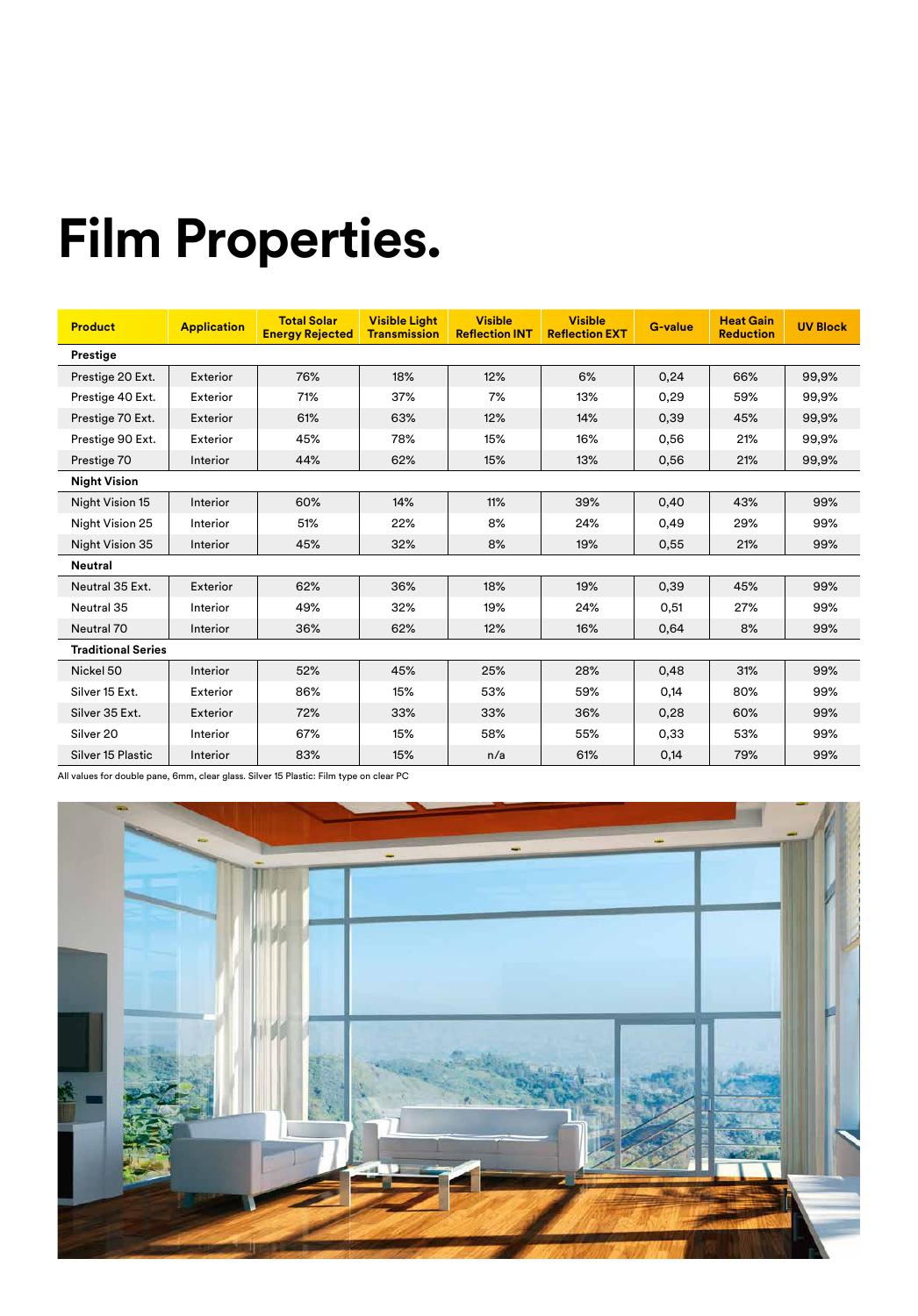#### **3M™ Prestige Series**

The films of the Prestige Series are 3M's premium solar window films. They utilize a truly unique 3M technology known as a multi-layer optical film, which makes it possible to create a window film with hundreds of layers of non-metallized material in less than the thickness of a Post-it® Note. Each layer is designed to reflect the sun's infrared without compromising on visible light. With Prestige Window Films, you can enjoy the benefits of a world-class window film while leaving the beauty of your windows virtually unchanged.

- ⋅ Clear, non-reflective appearance maintains the original look of the building
- ⋅ Highest performance possible without metal
- ⋅ Significant reduction in air conditioning costs
- ⋅ Maximum heat retention and maximum light transmission
- ⋅ No corrosion

#### **3M™ Night Vision Series**

3M Night Vision Window Film offers protection from the sun's damaging UV rays and controls heat and glare, while inviting warm, natural light into the room and increasing comfort. And, unlike most other sun control films, 3M Night Vision Window Film has a low interior reflectivity that leaves your view clearer than ever, especially at night. Higher external reflectance provides privacy against prying eyes looking in (light condition dependent).

- ⋅ Ensures clear views, day and night
- ⋅ Low interior and exterior reflectivity to ensure privacy at night
- ⋅ Reduces heating and cooling costs
- ⋅ 3M nano-technology enhances the film's color stability

#### **3M™ Traditional Series**

The metallised technology of 3M's Traditional Series reflects the sun's rays while allowing optical clarity to be maintained and rejects excess light to reduce glare. These films provide comfort at a great price. Also, depending on lighting conditions, rooms are protected against prying eyes from looking in. This series is available in the colours silver, nickel, amber and in a neutral version.

- ⋅ Metallised heat gain reduction technology
- ⋅ Reduces heating and cooling costs
- ⋅ Keeps occupants cool and comfortable
- ⋅ Extends the life and vibrancy in furniture, fittings and fabrics

#### **3M™ Silver 15 Plastic**

3M's Silver 15 Plastic is suitable for some polycarbonate (PC) and acrylic (PMMA) glazing used in buildings. The film is designed for use on the external surface. Its metallised technology reflects the sun's rays while allowing optical clarity to be maintained and rejects excess light to reduce glare. Also, depending on lighting conditions, rooms are protected against prying eyes from looking in.

- ⋅ Metallised heat gain reduction technology
- ⋅ Protects plastic surface materials from weathering damage
- ⋅ Keeps occupants cool and comfortable
- ⋅ Abrasion resistant surface to maintain good appearance longer

#### **3M™ Combination Films**

In addition to pure Sun Control Films, 3M offers a range of combination films that provide the protection of a safety film in combination with the capabilities of sun control film.